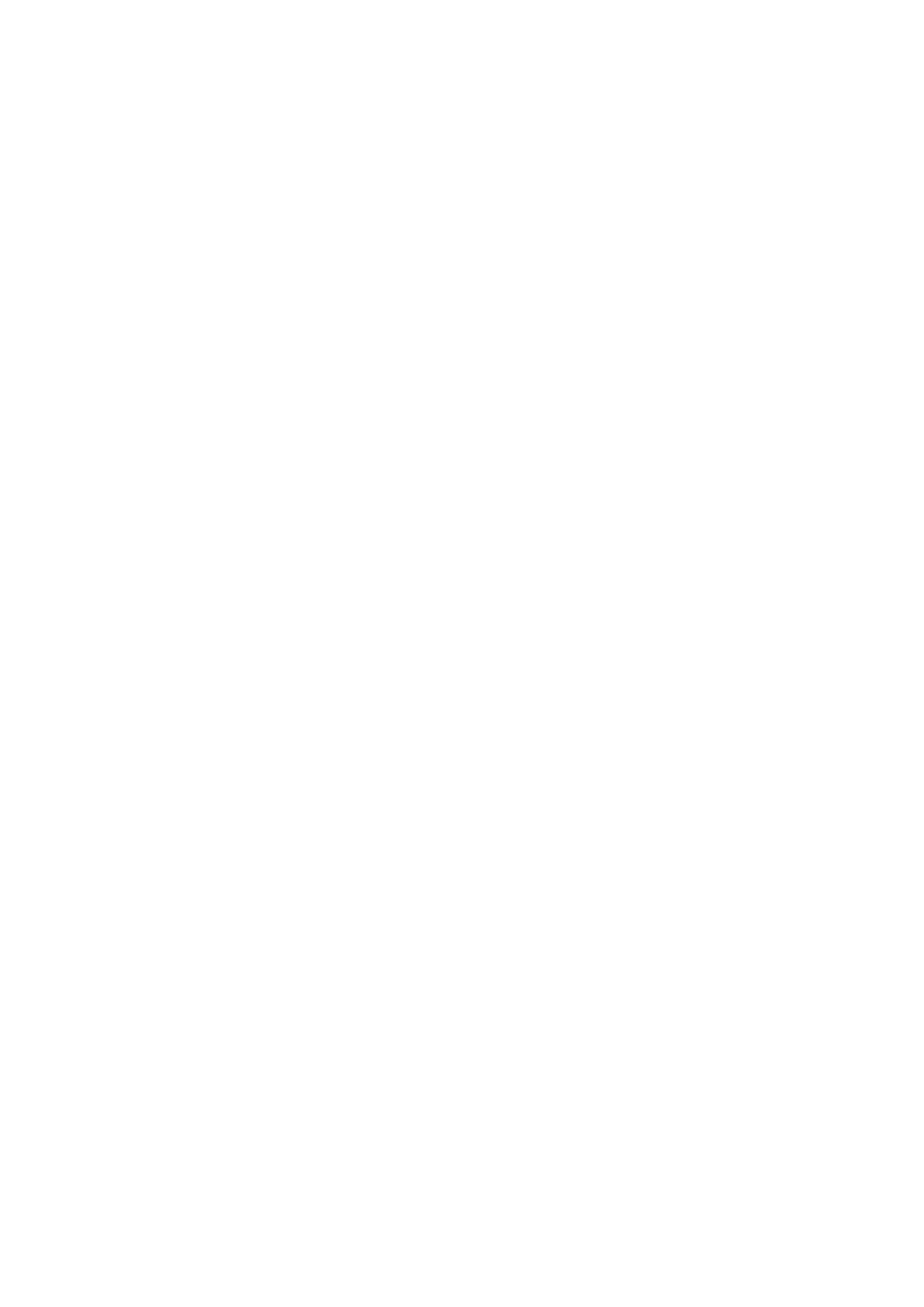# Executive summary

This paper, jointly prepared by the ILO and the OECD, reviews the main short-term and longerterm implications for the labour market of a transition towards sustainable development and green growth and highlights the main policy challenges for labour market and training policies. It is meant to provide background information for the discussions of the G20 Labour and Employment Ministers at their meeting in Guadalajara, Mexico on 17–18 May 2012. The main insights of the paper are as follows:

- • A successful transition towards a low-carbon and resource-efficient economy will necessarily reshape the labour market significantly, opening new opportunities for decent work.
- The relationship between sustainable development, green growth, decent work and good labour market performance can be mutually reinforcing, as illustrated by a growing number of examples:
	- Government initiatives to promote the expansion of renewable energy have increased employment opportunities in the energy sector, and employment in the renewable energy sector is projected to continue to grow at a rapid pace in the coming decades.
	- Government incentives to improve the energy efficiency of buildings are playing an important role in generating employment, including in the current weak recovery context in a number of G20 countries.
	- Carefully designed policy packages, such as environmental tax reforms, which use the revenues from newly imposed environmental taxes to lower taxes on labour income, can play an important role in making environmental, employment and social policies mutually reinforcing.
- • Nonetheless, the environmental policies required to foster a transition towards green growth will not always promote more and better quality employment. In particular, the transition to clean and efficient energy will entail adjustments to the labour market with gains and losses in employ-

ment and changes in skills requirements and occupational profiles:

- The transition is very likely to result in declining employment in fossil-fuel sectors, such as coal mining. This will involve potentially large adjustment costs for the workers, firms and regions dependent on these sectors.
- As new green jobs are created and existing jobs are transformed to become greener, many workers will need additional training and governments will need to prevent skill bottlenecks from becoming a barrier to achieving green growth.
- • Labour market and skill development policies, together with social dialogue, have an important role to play in promoting a just transition towards sustainable development and green growth.
- Since this transition will create both new opportunities and new risks for workers and their families, labour market and skill policies can maximize the new opportunities for workers, especially those most in need of better employment opportunities, while minimizing unavoidable adjustment costs and assuring that they are shared in an equitable manner.
- Four areas in which policy action may be particularly important are:
	- Meeting the emerging job-skill requirements of a greening economy;
	- Helping workers to move from declining firms and sectors to growing firms and sectors, while providing income security;
	- Assuring worker rights in growing green sectors, while seizing opportunities to promote social inclusion;
	- Strengthening labour market information systems and social dialogue so as to promote a deeper shared understanding of how best to green the labour market.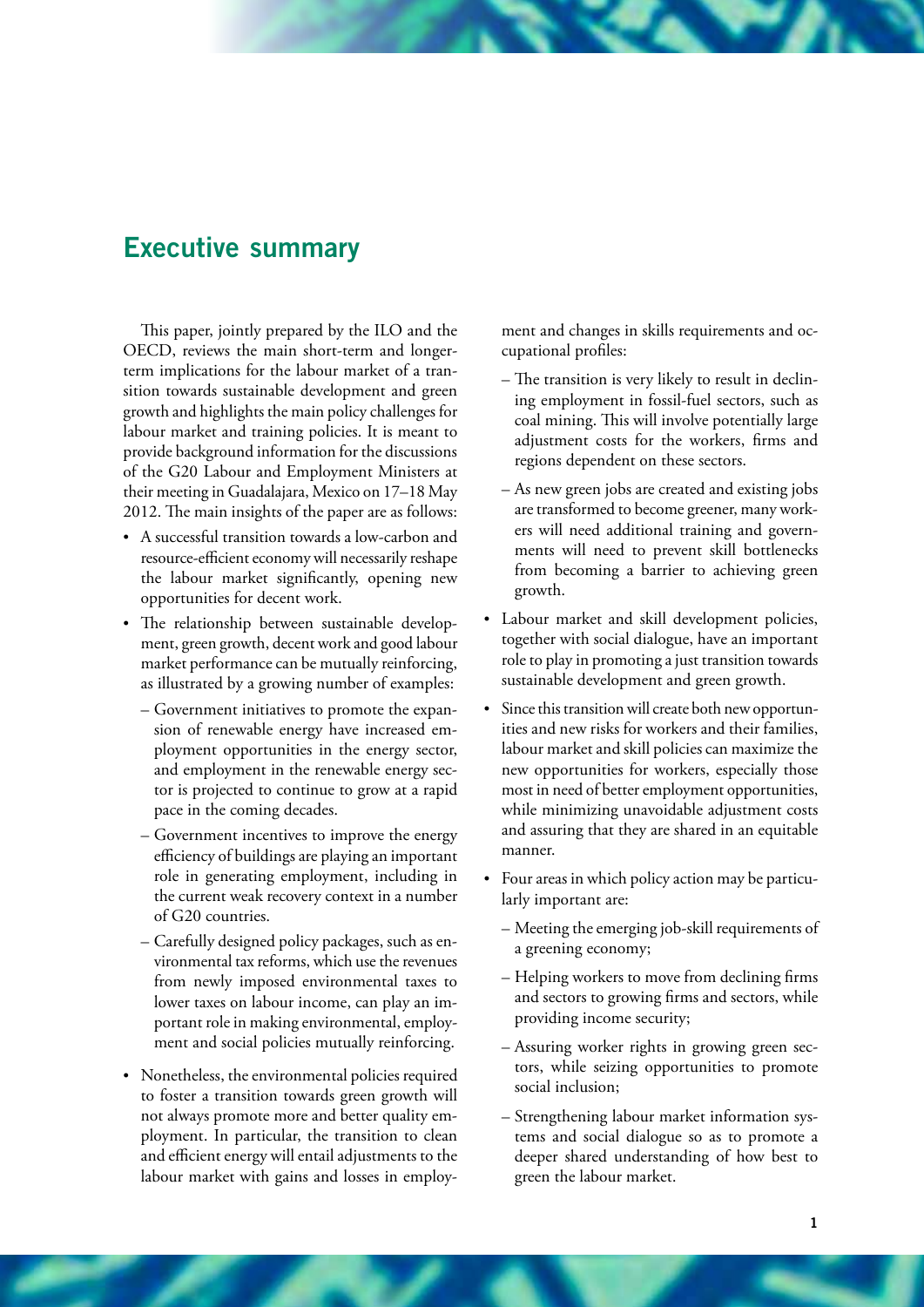# Introduction<sup>1</sup>

It is now widely recognized that it is essential to decouple economic growth from unsustainable environmental pressures, such as those leading to global climate change. While the world's population has increased by over 3 billion people since 1970, the size of the world economy has more than tripled. This growth has pulled hundreds of millions out of extreme poverty. However, this growth has been unevenly distributed and achieved at significant cost to the environment. Future economic growth with decent work and rising living standards will critically rest on our ability to manage and restore the natural assets on which all life and economic activity depend. Failure to do so will have serious consequences, especially for the poor, and ultimately undermine the economic growth and human development prospects of future generations. For example, pollution and the overuse of depletable resources (soil, water, forests, and fisheries) will cause rapidly rising costs, while higher concentrations of greenhouse gases (GHGs) in the atmosphere will entail considerable further costs in terms of output and aggregate productivity levels. Living standards will be significantly affected.<sup>2</sup>

A successful transition towards a low-carbon and resource-efficient economy will necessarily reshape the labour market. It follows that labour market and skill development policies, together with social dialogue, have an important role to play in promoting a fast and efficient transition towards sustainable development and green growth. Since this transition will create both new opportunities and new risks for workers and their families, labour market and skill policies must also assure a just transition by

maximizing the new opportunities for workers, especially those most in need of better employment opportunities, while minimizing unavoidable adjustment costs and assuring that they are shared in an equitable manner.

This paper begins with a short discussion of the relationship between green growth and good labour market performance, emphasizing the importance of finding win-win policy approaches that promote both of these critical policy goals. Attention then shifts to analysing the main impacts of green growth policies on the labour market. Finally, the note discusses how labour market and education/training policies can best contribute to a fast, efficient and just transition towards inclusive green growth in the G20 countries. Throughout, the aim is to identify key policy issues that labour market authorities would need to address in the context of a transition towards environmentally sustainable growth, rather than to provide definitive guidance for making policy choices.

# 1. The relationship between sustainable development, green growth and labour market performance

The relationship between sustainable development, green growth and good labour market performance can be mutually reinforcing, but this is not automatic. There are a growing number of examples illustrating how progress in these areas can be mutually reinforcing. For example, government incentives to improve the energy efficiency of buildings play an important role in generating employment, including in the current weak recovery context. Similarly, government initiatives to promote the expansion of renewable energy – including green fiscal stimulus measures enacted in response to the recent financial and economic crisis – have expanded employment opportunities in the energy sector.

Nonetheless, it has to be recognized that the environmental policies required to achieve green growth will not always promote more and better quality employment. In particular, the transition to clean and efficient energy will entail adjustments to the labour market with gains and losses in employment and changes in skills requirements and occupational profiles. For example, the transition is very likely

<sup>&</sup>lt;sup>1</sup> Much of the material in this paper is drawn from a forthcoming ILO report, *Working towards sustainable development: Opportunities for decent work and social inclusion in a green economy,* and an OECD report to the DG-EMPL of the European Commission, *The jobs potential of a shift towards a low-carbon economy* (Paris, 2012). A shorter version of the latter will appear as a chapter in the forthcoming 2012 edition of the *OECD Employment Outlook.*

<sup>2</sup> See OECD: *OECD Environmental Outlook to 2050* (Paris, 2012) for a detailed analysis of the environmental consequences of continued growth through 2050 without more ambitious policies to manage natural assets with greater care. The report shows that the costs in terms of climate change, biodiversity loss, water quality/access and the health impacts of pollution would be very high, but that achievable solutions exist to reconcile continued growth with good environmental stewardship. Other studies assessing the damages due to environmental degradation include N. Stern: *The Economics of Climate Change: The Stern Review,* (Cambridge, Cambridge University Press, 2007) and W. Nordhaus: *The Challenge of Global Warming: Economic Models and Environmental Policy* (2007).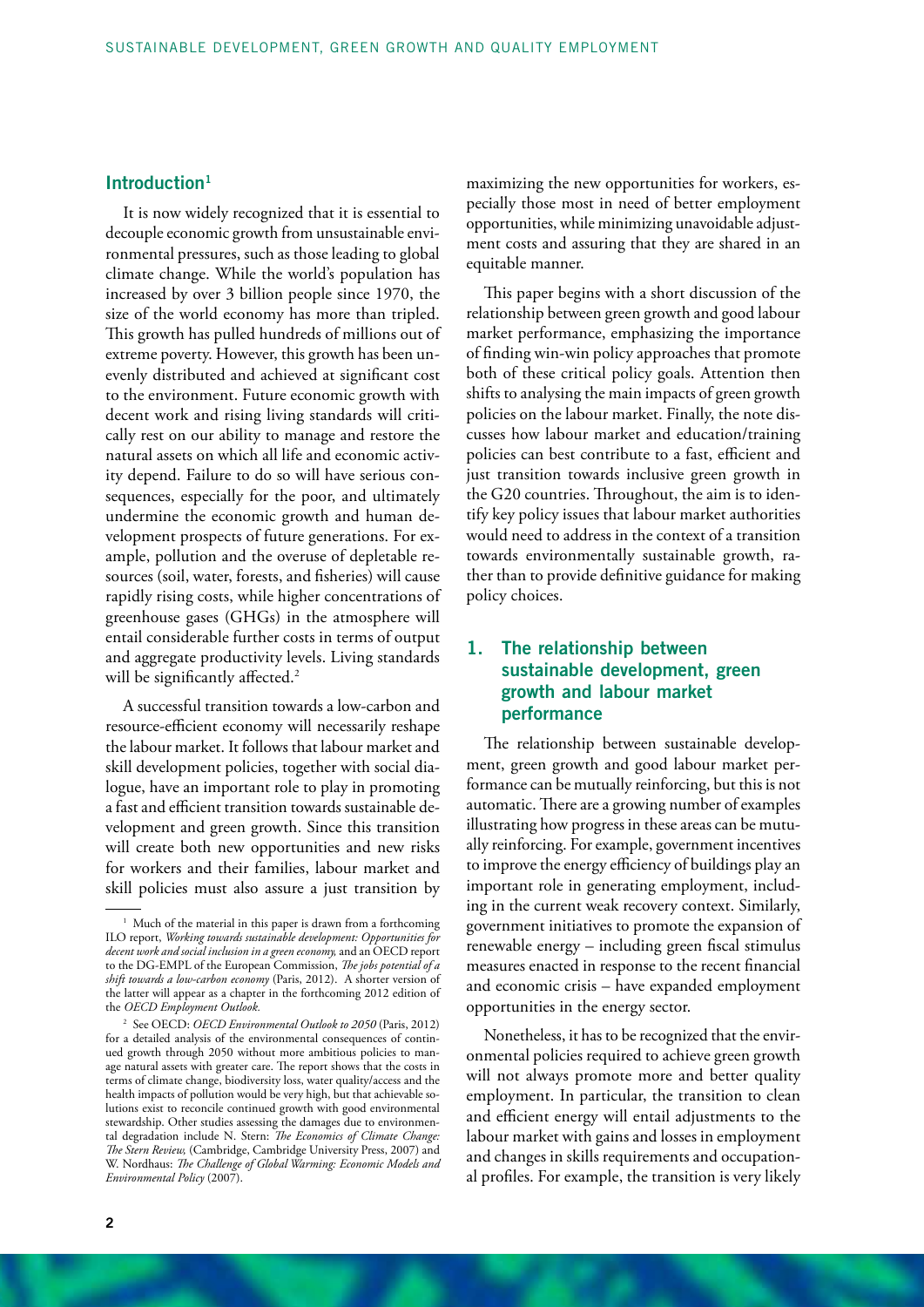to result in declining employment in fossil-fuel sectors, such as coal mining. This will involve potentially large adjustment costs for the workers, firms and regions dependent on these sectors. Shifting the energy mix towards cleaner sources of energy – and cleaning up polluting sources of energy, such as with carbon capture and sequestration – will also tend to raise energy costs, at least for a period of time. Higher energy costs are likely to have ripple effects throughout the economy that could depress employment or wage levels in certain sectors (e.g. in the travel industry). By contrast, investments in energy efficiency in buildings, transport and industry can be cost effective, with benefits cumulating over time. In sum, there is no automatic link between cleaner energy and stronger labour market performance, but these goals can often be made to be complementary.

The shift to a greener economy must take into account the distributional effects of changing prices and access to energy. While poorer households consume less energy, they spend a higher proportion of their incomes on energy in both industrialized and developing countries.<sup>3</sup> Thus, an increase in energy prices resulting from high demand, elimination of subsidies or carbon pricing can have a large impact on their household budgets.<sup>4</sup> Conversely, a green economy offers major opportunities for upgrading conditions for a large number of jobs in agriculture, waste management and recycling.

A key role that governments, together with business and labour, can play within a comprehensive sustainable development strategy is to maximize the potential complementarity between environmental goals, employment and social policy goals. There are policy packages (combining market-based instruments, regulatory instruments, voluntary initiatives and information-based instruments) that can produce environmental gains while also generating a growth dividend by reducing pre-existing inefficiencies in the economy. Environmental tax reform is a particularly important example of such a win-win policy package: taxing  $\mathrm{CO}_2$  emissions or other types of environmental damage provides an incentive for

environmental improvements even as it provides a new stream of public revenues that can be used to promote higher employment (e.g. by reducing the taxation of labour income). Revenue from environmental taxes can also be recycled so as to encourage the development of new energy-efficient technologies and activities, an approach that may be particularly appropriate in developing and emerging economies.

## 1.1 Shifts in employment will occur within and across enterprises and industries

The transition toward sustainable development/ green growth will be an important driver of structural change across the entire economy. Labour markets will be reshaped as the mix of goods and services produced and consumed shifts away from activities with a large environmental footprint and greener technologies are developed and applied throughout the economy.

The impacts on employment will include: (i) the net impact on employment (i.e. the balance between job gains and job losses resulting from green structural change); (ii) the movement of workers from declining to growing firms and sectors (labour re-allocation); and (iii) the transformation of jobs that are neither lost nor gained but are adapted to meet the requirements of a greener economy. For certain workers, e.g. low-skilled workers and those in single-industry communities, the job transitions implied by these employment shifts will often be very difficult. While all three types of employment adjustments will affect economies at all levels of development, important differences are likely to emerge in the form that these adjustments will take and in their intensity.

#### 1.2 Working definitions of "green"

It is important to find agreement on working definitions of "green policies", the "green economy" and "green jobs" so as to allow different studies to be compared and the impacts of environmental policies to be assessed. Determining an accepted definition of a "green job" is an ongoing task calling for further analysis and discussion (see box 1 for a discussion of different approaches to defining and counting green jobs). However one delineates the specific industries or tasks that define a green job, fundamentally a green job should be understood as

<sup>3</sup> T. Jamasb and H. Meier: *Energy spending and vulnerable households,*  Electricity Policy Research Group Working Paper 1101*.* Cambridge Working Papers in Economics 1109 (Cambridge, EPRG, 2010).

<sup>4</sup> Sustainlabor Foundation: *Developing renewables – Renewing development. Towards clean, safe and fair energy,* (Madrid, 2008), available at http://www.sustainlabour.org/documentos/EN161-2008.pdf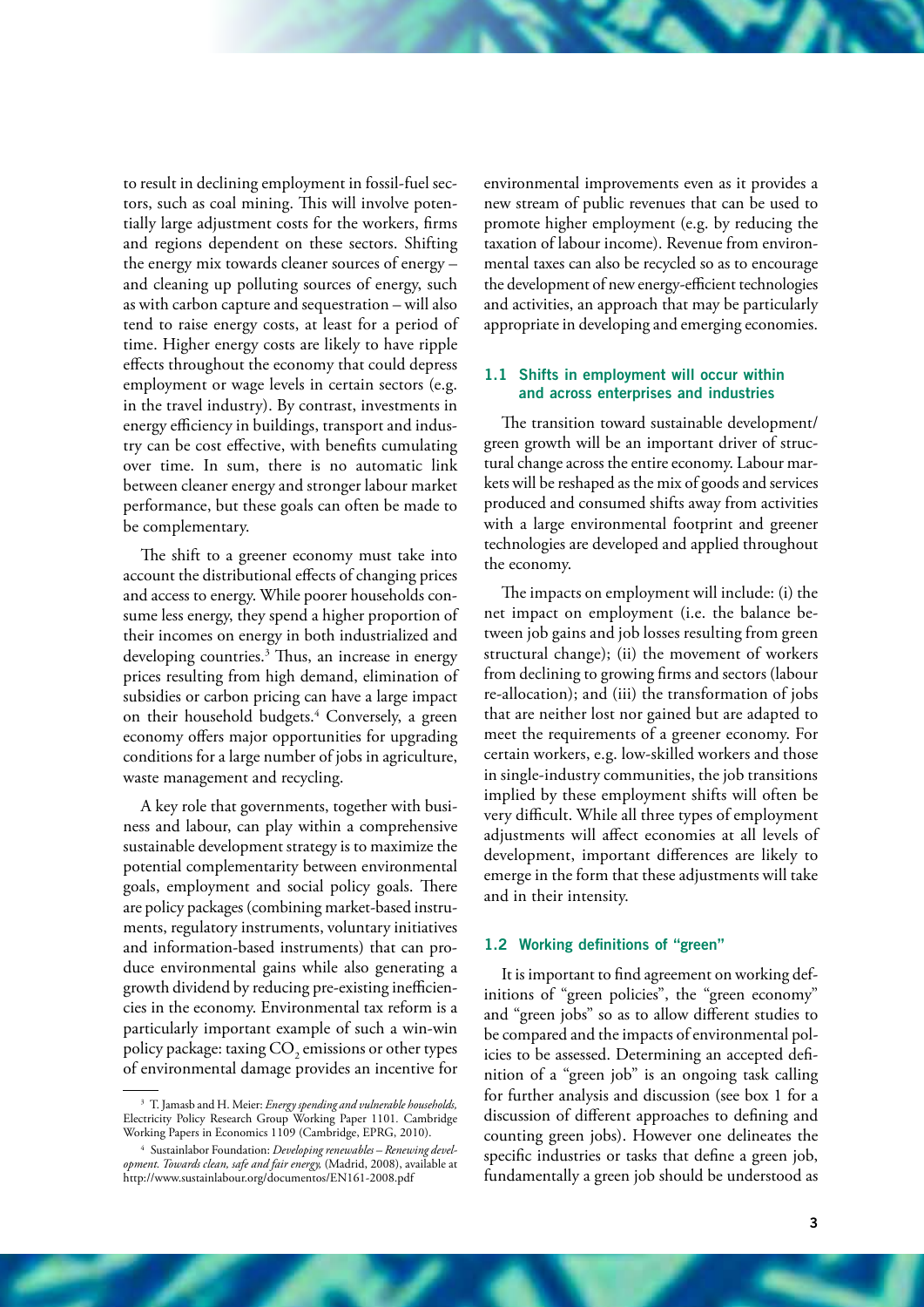#### Box 1. Defining and counting green jobs: A work in progress

Several definitions of green jobs have been proposed in the literature, but thus far no consensus has emerged. Most statistical definitions take an industry approach, identifying green jobs with employment in industries that are judged to produce green products and services with variations in scope and thresholds.

Two definitions have been proposed at the international level:

- Building on the 1999 OECD/Eurostat definition of eco-industries (i.e. industries producing environmental goods and services, such as pollution – and resource – management industries), Eurostat has developed a relatively narrow definition which implies that green jobs account for 2 per cent of total employment in the EU area.<sup>1</sup> The US Commerce Department has implemented a similar approach and concluded that green jobs accounted for between 1.5 per cent and 2 per cent of total US employment in 2007.<sup>2</sup>
- The United Nations Environment Programme (UNEP) and the ILO developed a broader industry-based definition of green jobs in 2008 according to which green jobs are decent work contributing directly to reducing the environmental impact of economic activity, ultimately to sustainable levels.<sup>3</sup> This definition includes employment in green sectors as well as green occupations across the economy. It also encompasses employment in industries that are heavily dependent on environmental resources (e.g. agriculture, forestry) and environmental quality (e.g. environment-related tourism), even though many firms in these environmentally-dependent sectors do not operate in an environmentally friendly manner.

A growing number of national governments are developing their own definitions of green jobs to serve as a basis for collecting statistics and making policy choices. For example, 10 of the 27 countries responding to an OECD questionnaire on green jobs indicated that they have adopted a definition of green jobs, while 5 are in the process of developing a definition. These national initiatives have often been guided, at least in part, by the international standards mentioned above, but have also incorporated novel aspects, as is illustrated by ongoing work in the United States to develop statistics on green jobs:

The US Bureau of Labor Statistics is using two different approaches to measuring green jobs: (i) an *output approach,* which identifies business establishments that produce green goods and services (GGS), estimates the GGS share of their total sales and then counts that same proportion of all jobs in these establishments as green jobs; and (ii) a *process approach*, which identifies business establishments that use environmentally friendly production processes and practices, regardless of the nature of the good or service they produce, and counts the jobs associated with these processes as green jobs. Estimates implementing the first approach have recently been released and they indicate that 2.4 per cent of total employment was "green" in 2010.

While these initiatives have been instructive, a harmonization of concepts would make it easier to compare developments in different countries. Accordingly, the ILO is working on the development of a statistical definition for green jobs and on guidelines for statistical measurement of employment in the context of a green economy. In October 2013, the ILO will host the 19th International Conference of Labour Statisticians (ICLS), where it will present a concept paper which reviews current practice in selected countries and suggests a standardized definition that could be applied by countries in all regions and at all stages of economic and social development.

<sup>1</sup> European Commission: *Employment in Europe 2010* (Brussels, 2010).

2 US Department of Commerce: *Measuring the Green Economy* (Washington, DC, 2010).

3 For more information, see http://www.bls.gov/green/.

one that both contributes to reducing the environmental footprint of the economy and meets the criteria for decent work.5

#### 1.3 Significant job-creation potential in renewable energy sectors

Demand for certain types of green workers will have to grow rapidly if the transition to green growth is to succeed. Policy-makers should attempt to anticipate recruitment and skill bottlenecks that would hinder the transition, while assuring that disadvantaged groups are able to benefit from these new employment opportunities. An increasing number of studies highlight the large potential for job creation associated with the expansion of renewable energy

<sup>5</sup> "Decent work conditions" refers to adequate wages, safe working conditions, basic social protection, respect for workers' rights and a process of social dialogue. See, for example, International Institute for Labour Studies (IILS): *Defining "green": Issues and considerations,* Discussion paper (Geneva, ILO, 2011), available at http://www.ilo.org/ public/english/bureau/inst/research/ecinst/publications.htm; or UNEP/ ILO/IOE/ITUC: *Green jobs: Towards decent work in a sustainable, lowcarbon world,* (Nairobi, UNEP, 2008); or US Bureau of Labor Statistics: "Measuring green jobs" (Washington, D.C., 2010), available at http:// www.bls.gov/green/#overview.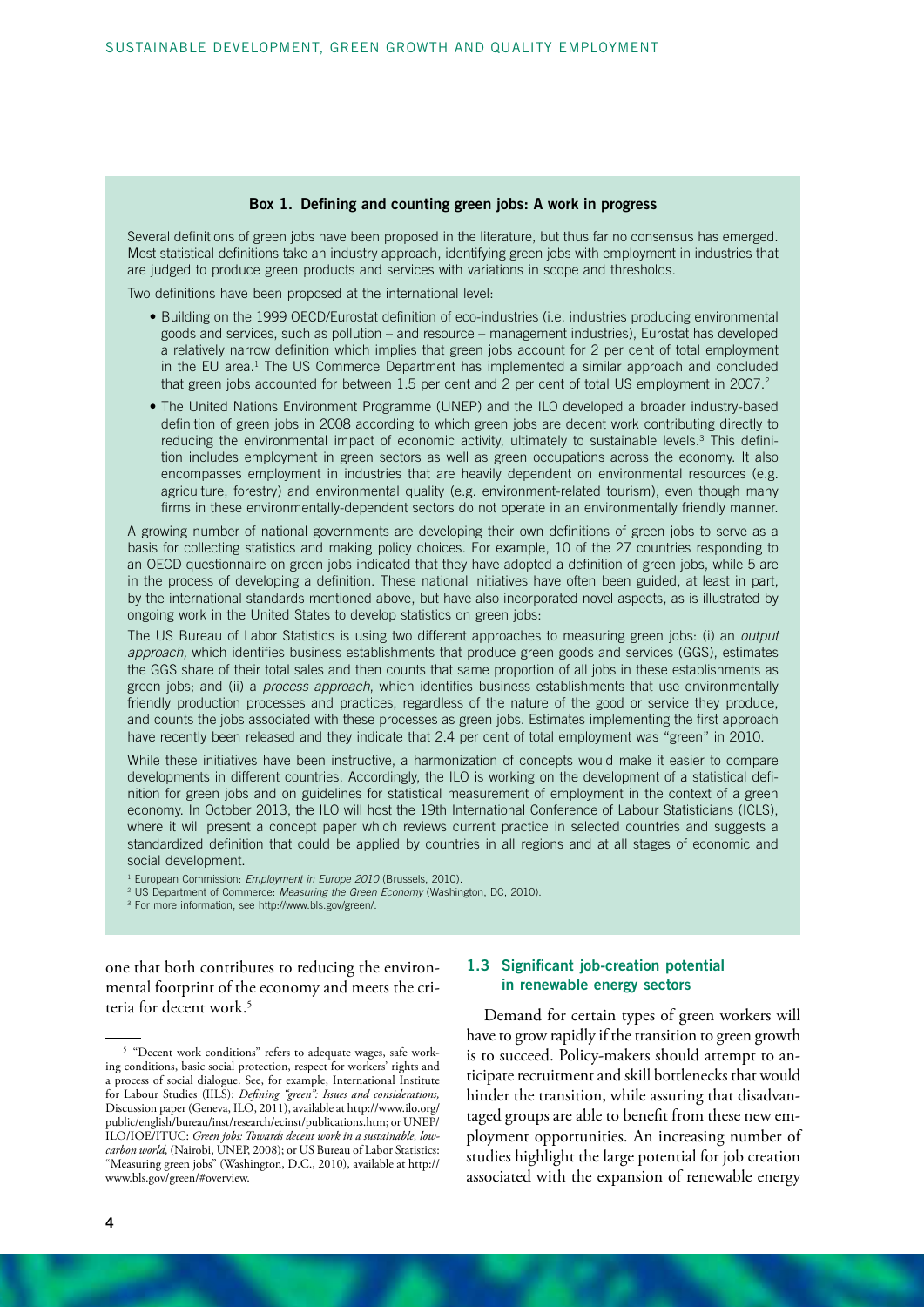

#### Figure 1. Projected global job creation and market development in the renewable energy sector by 2030 Estimates taken from the UNEP/ILO/IOE/ITUC report (scenario for 2030)

a) Underlying assumptions (European Photovoltaic Association and Greenpeace International, 2007, p. 48): 10 jobs are created per megawatt (MW) during production; about 33 jobs per MW<br>during the process of installation; who MW. Over the coming decades, it can be assumed that these numbers will decrease as the use of automated machines will increase (especially for jobs involved in the production process). *b)* Underlying assumptions (Global Wind Energy Council and Greenpeace International, 2006, p. 46): 16 jobs are created for every MW of new capacity through manufacture and component supply; a further 5 jobs by wind farm development, installation and indirect employment; and 0.33 jobs for regular operations and maintenance work at wind farms. As production processes are optimized, the number of manufacturing jobs falls to 11 jobs for every MW of cumulative capacity by 2030. *c)* Estimates based on various studies, for different countries and areas.

Source: UNEP/ILO/IOE/ITUC (2008)

generation and distribution.6 After an extensive review of available studies, a groundbreaking report by UNEP, ILO, IOE and ITUC estimated that about 2.3 million people were employed worldwide in the renewable energy sector in 2006.7 While the majority of these jobs are in developed countries, developing and emerging economies have also undertaken large-scale initiatives. UNEP updated its estimate of worldwide employment in durable energy to more than 3 million workers in 2009,<sup>8</sup> while the ILO estimates that 4.3 million are currently employed either directly or indirectly by the renewable energy sector.9 While this number is growing rapidly, it is still a tiny share of total employment. China has the largest absolute number of workers in renewable energy (1.1 million), but that represents only about 0.1 per cent of total employment. The employment share of renewable energy is somewhat higher in a few EU countries (e.g. 0.7 per cent in Germany).

Employment growth in the renewable energy sector is projected to be rapid in the coming decades (figure 1). The UNEP report suggests that by 2030 about 20 million jobs could be created worldwide: 2.1 million jobs in wind energy production, 6.3 million in solar photovoltaic and 12 million in biofuelsrelated agriculture and industry. Similarly, a 2009 study for the European Commission estimated that achieving the EU target for the share of renewables in total energy consumption to attain 20 per cent in 2020 could create more than 2 million jobs, while a 2010 study in the United States estimated that implementing a 30 per cent renewable portfolio standard, together with aggressive energy-efficiency measures, would expand US employment in the energy sector by 4 million jobs in 2030. However, it must be borne in mind that these estimates represent only the potential for gross job creation within the renewable energy sector because they do not net out the associated job losses in the fossil-fuel energy sector and possibly elsewhere in the economy.

More comprehensive studies of the restructuring of the energy sector towards a cleaner energy mix show that *net* employment gains will result for energy-related activities, even after taking account of the jobs lost in more polluting energy sectors, because the renewable energy sector is more labour-intensive and thus requires

<sup>6</sup> Similar, but generally less detailed analyses, have been conducted for a number of other green sectors (e.g. green ICT and green construction), or recent green policy initiatives (e.g. green fiscal stimulus packages enacted in response to the 2008–09 recession, and longer-run green jobs initiatives such as the "Grenelle de l'environment" goals in France).

<sup>7</sup> UNEP/ILO/IOE/ITUC, op.cit.

<sup>8</sup> UNEP: *Towards a green economy: Pathways to sustainable development and poverty eradication, Part II: Investing in energy and resource efficiency* (Nairobi, 2011).

<sup>9</sup> ILO, forthcoming, op. cit.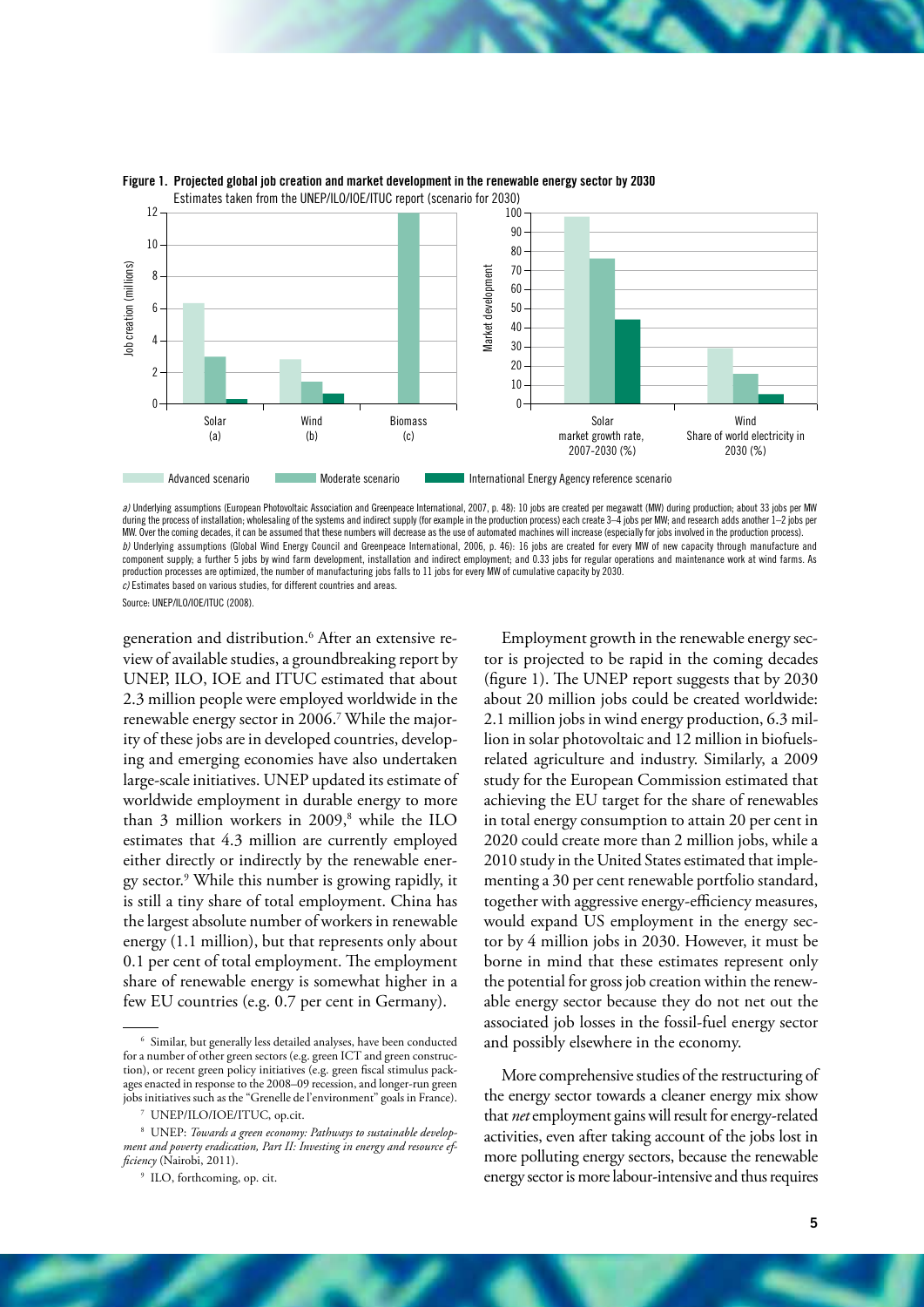more jobs per megawatt of energy produced than the fossil fuel-based energy sector. It needs to be emphasised, however, that these are still partial equilibrium studies that do not capture the full macroeconomic impact of environmental policies on employment. In particular, no account is taken of how rising energy prices affect the transportation and travel sectors.

#### 1.4 Major adjustments concentrated in key industries and sectors

Because the employment and social implications of a transition to a green economy are strongly influenced by economic structure and sectoral composition, it is critical to examine green policies on a sectoral case-bycase basis.10 The key challenge is to develop a practical interpretation of environmental sustainability for each of the main sectors supported by policy-makers, social partners and other main stakeholders. The process of defining this is likely to draw on national policies and priorities as well as international benchmarks. 11 Some of the principal employment implications for specific sectors are summarized in the Annex.

Sectoral case studies have also highlighted how skills shortages have emerged as a bottleneck for the green economy.12 Too little is known about how the switch to greener technologies will alter job-skill requirements across the economy. Sectoral case studies – both of "green" sectors that are likely to grow rapidly and carbon-intensive sectors that will need to radically change their technologies or shed jobs in the transition towards green growth – are helping to fill this gap.

## 1.5 Carbon-intensive sectors will face strong adjustment pressures

Case studies of industries with a large environmental footprint also provide useful information about the structural labour market changes implied by a transition towards green growth. Emissions are concentrated in a relatively small number of industries with a limited share of total employment. OECD analysis concluded that the 10 most carbon-intensive industries account for nearly 90 per cent of all CO2 emissions but only 14 per cent of employment on average in the European Union (figure 2). These industries include

6

two energy-producing sectors, three transport sectors, three manufacturing sectors, agriculture and mining. The share of employment that the most-polluting industries account for varies significantly from country to country within the EU and is generally higher in countries with lower levels of per capita GDP.

An ILO study estimates for a more diverse group of advanced economies, that 15 industries account for 70 per cent of all emissions.13 For the several countries that have data available, the share of total employment in the top 15 emitting industries is low. In the United States, for instance, only 8 per cent of all workers were employed in the top 15 emitting industries in 2005. Employment shares that are nearly as low are observed in other countries: in the EU, only 10 per cent of employed persons work in the 15 most polluting industries, whereas in the Republic of Korea and Japan the figures, albeit higher, are still comparably low, at 15 and 12 per cent respectively (see table 1).

Should many workers in these carbon-intensive industries lose their jobs in the transition towards green growth, they are likely to face above-average adjustment costs. Many of these industries employ disproportionately high shares of low-skilled and older workers.14 Since both of these workforce groups are known to have above-average difficulty in finding new jobs, labour market measures such as training programmes are of particular importance for keeping them in employment. Several of the high-carbon industries are also highly localized, such as coal mining which is often concentrated in rural areas offering relatively few employment options for displaced miners. Not surprisingly, workers in these industries currently display a low level of labour mobility, another indicator they are likely to require assistance should employment decline significantly in these sectors, as appears likely.

#### 1.6 The whole-economy view

General equilibrium and other types of macromodelling provide a powerful tool for analysing all of the direct and indirect effects of environmental policies on employment. This whole-economy perspective

<sup>10</sup> See A. Jarvis, A. Varma and J. Ram: *Assessing green jobs potential in developing countries: A practitioner's guide,* (Geneva, ILO, 2011).

<sup>&</sup>lt;sup>11</sup> The forthcoming ILO report, *Working towards sustainable development: Opportunities for decent work and social inclusion in a green economy,* covers key trends and issues, including the impact on employment and good practices, in detail.

<sup>12</sup> ILO: *Skills for Green Jobs* (Geneva, 2011).

<sup>&</sup>lt;sup>13</sup> For example, in the European Union the top four polluting industries are: electrical energy, gas, steam and hot water; coal and lignite; products of agriculture, hunting and related services; and other nonmetallic mineral products. See IILS: T*owards a greener economy: The social dimensions* (Geneva, ILO, 2011), p. 13.

<sup>&</sup>lt;sup>14</sup> Among the countries with skill data presented in table 1, the share of low-skilled workers in total employment of the top  $15 \text{ CO}_2$ . emitting industries is typically about double their share of all workers employed in these industries.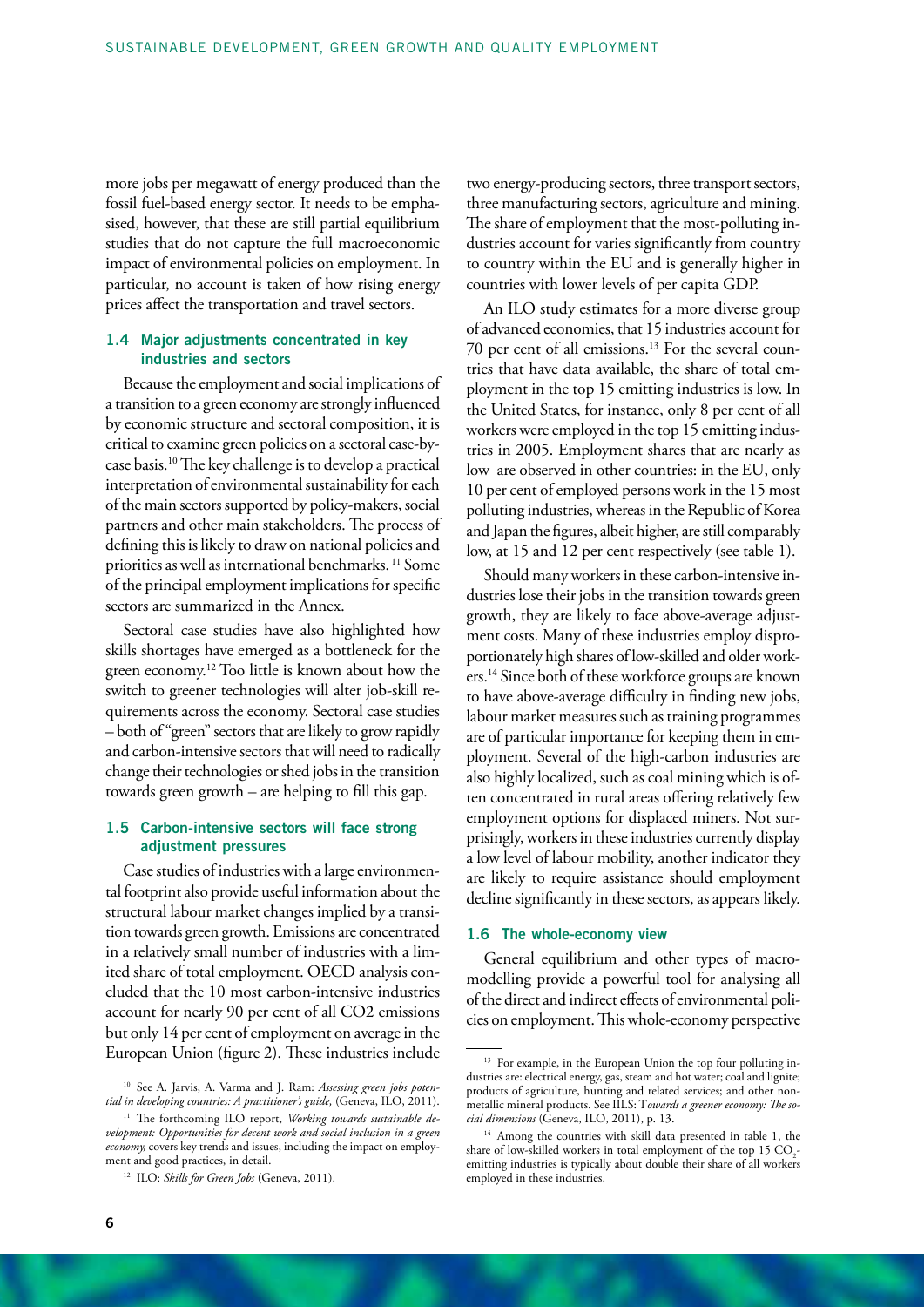

#### Figure 2.  $CO<sub>2</sub>$  emissions and employment in the EU-25 area in 2005 (percentages)

Note: Averages for the EU-25 region

Source: Employment and value added data from EU-KLEMS, CO2 emissions data from GTAP.

is crucial because indirect effects, such as the impact of higher energy prices on employment across all sectors of the economy, potentially could dwarf the direct effects discussed above.

A forthcoming ILO report reviewing the impact of environmental measures on total employment from 20 studies covering eight different countries plus the European Union shows that a large majority (17) identify a positive or neutral net impact on employment. Positive net impacts were of the order of 0.5 to 2 per cent. Many of the studies included complementary government policies and incentives, including tax credits, subsidies and workers' training and education which could offset any negative impacts on employment of environmental reforms.<sup>15</sup>

Some of the more successful environmental policy mixes aimed at reducing environmental damages

| Table 1. Employment shares and skill level in the 15 |
|------------------------------------------------------|
| most carbon-intensive sectors, 2005                  |

|                       | <b>Share of total</b><br>employment $(\%)$ | <b>Share of low-skilled</b><br>workers (%) |
|-----------------------|--------------------------------------------|--------------------------------------------|
| Australia             | 12                                         | 26                                         |
| Canada*               | 23                                         | .                                          |
| $EU**$                | 10                                         | 26                                         |
| France                | 9                                          | 24                                         |
| Germany               | 9                                          | 34                                         |
| Japan                 | 12                                         | 21                                         |
| Republic of Korea     | 15                                         | 35                                         |
| <b>United Kingdom</b> | 7                                          | 15                                         |
| <b>United States</b>  | 8                                          | 14                                         |

Note: The top high carbon-intensive sectors include agriculture, mining and quarrying, manufacturing, transport. 'Low-skilled' refers to education levels. Therefore comparisons across countries are to be made cautiously. The shares of low-skilled workers are based on the total of hours worked in the economy.

\* Employment share data for Canada correspond to 2010.

Data for employment share is for EU15, whereas the data for the low-skilled worker share is for EU-20.

Source: ILO estimates based on EU KLEMS and national statistics.

<sup>&</sup>lt;sup>15</sup> ILO, forthcoming, op.cit.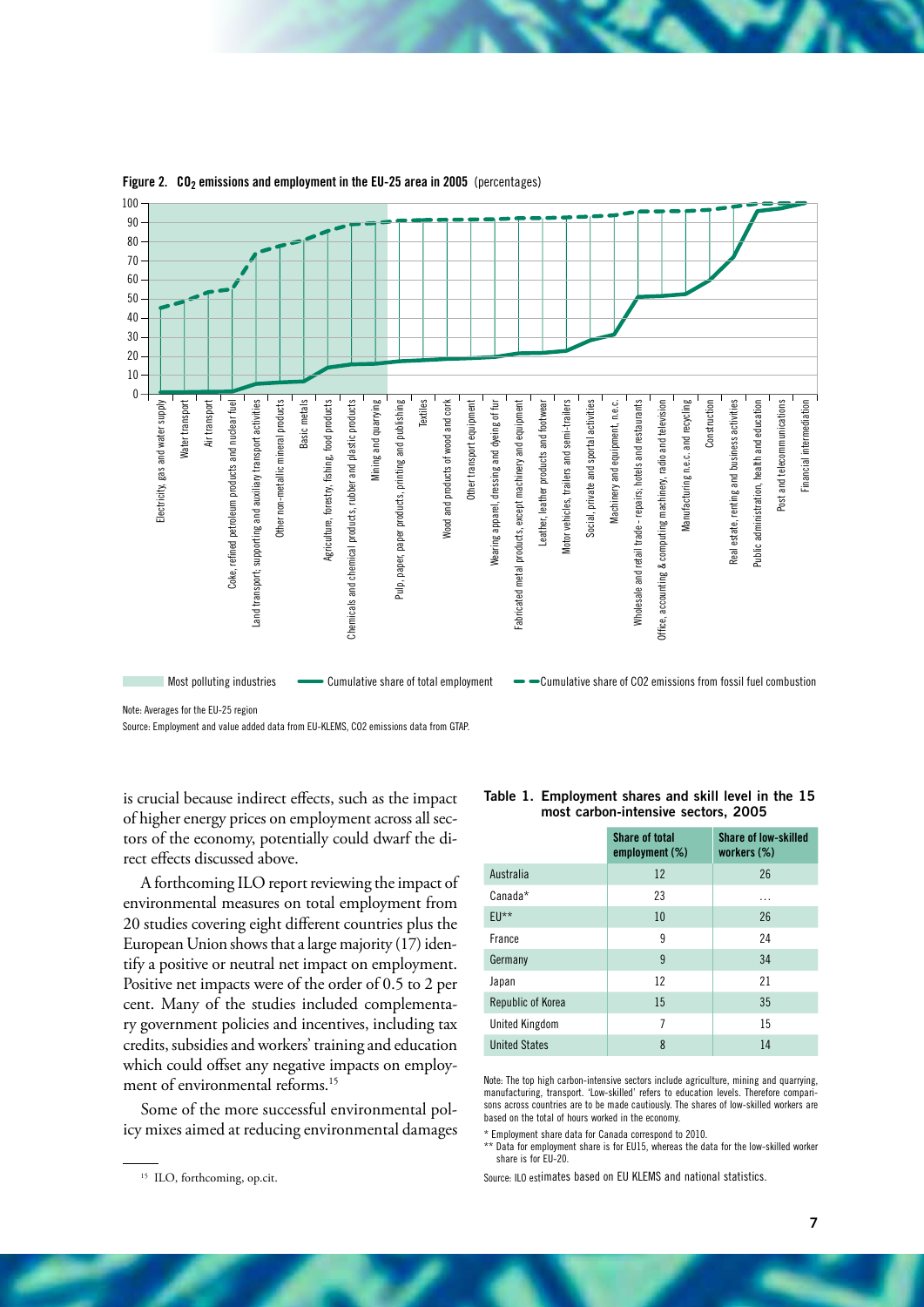while improving labour market outcomes include environmental tax reforms, or ETRs. Both environmental and socio-economic benefits can be achieved – according to the so-called "double dividend hypothesis" – if polluting production factors such as  $\mathrm{CO}_2$  emissions are priced appropriately and if the revenues collected from these environmental taxes are recycled to reduce the costs of labour, compensate poor households and invest in new technologies and skills upgrading, for instance.

The OECD has recently made use of its global computable general equilibrium model (the ENV-Linkages model, see box 2) to analyse how ambitious climate change mitigation policies could affect labour market outcomes.16 These simulations show that a well-designed emissions trading system could achieve sharp reductions in GHG emissions while only moderately slowing GDP growth in the coming decades.

The OECD analysis also confirms that one of the main labour market impacts of mitigation policies will be to alter the sectoral composition of employment, with fossil-fuel industries experiencing the steepest employment declines and renewable-energy industries the sharpest increases (see figure 3). This modelling exercise shows that the intensity of the induced job reallocation varies significantly across G20 countries, being greatest for energy exporters (figure 4). While the OECD modelling work suggests generally small net impacts on total employment, other modelling approaches suggest that certain policy combinations can generate moderate net gains under the right conditions. They also suggest that there is a larger potential for well-designed green growth policies to result in net employment gains in developing economies where much of the labour force is currently underemployed.

The OECD modelling also illustrates how the functioning of the labour market itself could affect the overall cost of sharply reducing GHG emissions and its net impact on total employment. While the impact of mitigation policy on GDP growth is small when the labour market adapts smoothly, it becomes significantly larger when the labour market is characterized by rigidities that cause employment to fall when the pressure for structural change rises. This finding illustrates the importance of combining ambitious environmental policies with measures to increase the adaptive capacity of labour markets or otherwise support strong employment performance. As an example of the latter approach, the modelling shows that the combined effect of introducing an emissions trading scheme and recycling carbon revenues so as to reduce the tax wedge on labour income can generate a so-called "double-dividend" by delivering both lower GHG emissions and higher employment in the presence of rigidities that would otherwise cause employment to fall.

A number of other general equilibrium modelling studies find similar results, including ILO studies using the ILO Global Economic Linkages Model.<sup>17</sup>

# 2. The role of labour market and skill policies

#### 2.1 The general approach

Labour market and skill policies should play an active role in helping workers and employers to make the transition to sustainable development, green technology and renewable energy. However, it is important to bear in mind that the main policy drivers of green growth will need to be environmental policies, which align economic incentives with environmental responsibility, and innovation policies, which encourage the development of the new technologies that will be required to decouple economic growth from depletion of environmental stocks. Labour market and skill policies can contribute to an overall sustainable development policy strategy by helping to foster the structural changes required to green the economy while lowering the associated social costs and assuring they are shared equitably. Doing so will result in a quicker and fairer transition towards green growth, while also making it much easier to develop and sustain political support for this essential but difficult policy agenda.

Labour market policies and programmes can play a significant role in helping employment adjustments by providing:

<sup>&</sup>lt;sup>16</sup> The illustrative policy scenario applied in the modelling is an emission trading scheme (ETS) that progressively reduces greenhouse gas emissions over the period 2013-2050, bringing emissions for the OECD area as a whole to 50 per cent below its 1990 level in 2050 (except that emissions in Mexico are assumed to be reduced by 50 per cent in 2050 as compared with the 2005 level, rather than the 1990 level). The target is less stringent for non-OECD countries, where emissions are reduced by 25 per cent in 2050 as compared to what would be observed in these countries in the absence of mitigation efforts, under the so-called business-as-usual scenario. It is assumed that there is OECDwide trading in ETS permits, but that each non-OECD country operates its separate ETS.

<sup>&</sup>lt;sup>17</sup> See IILS, op.cit.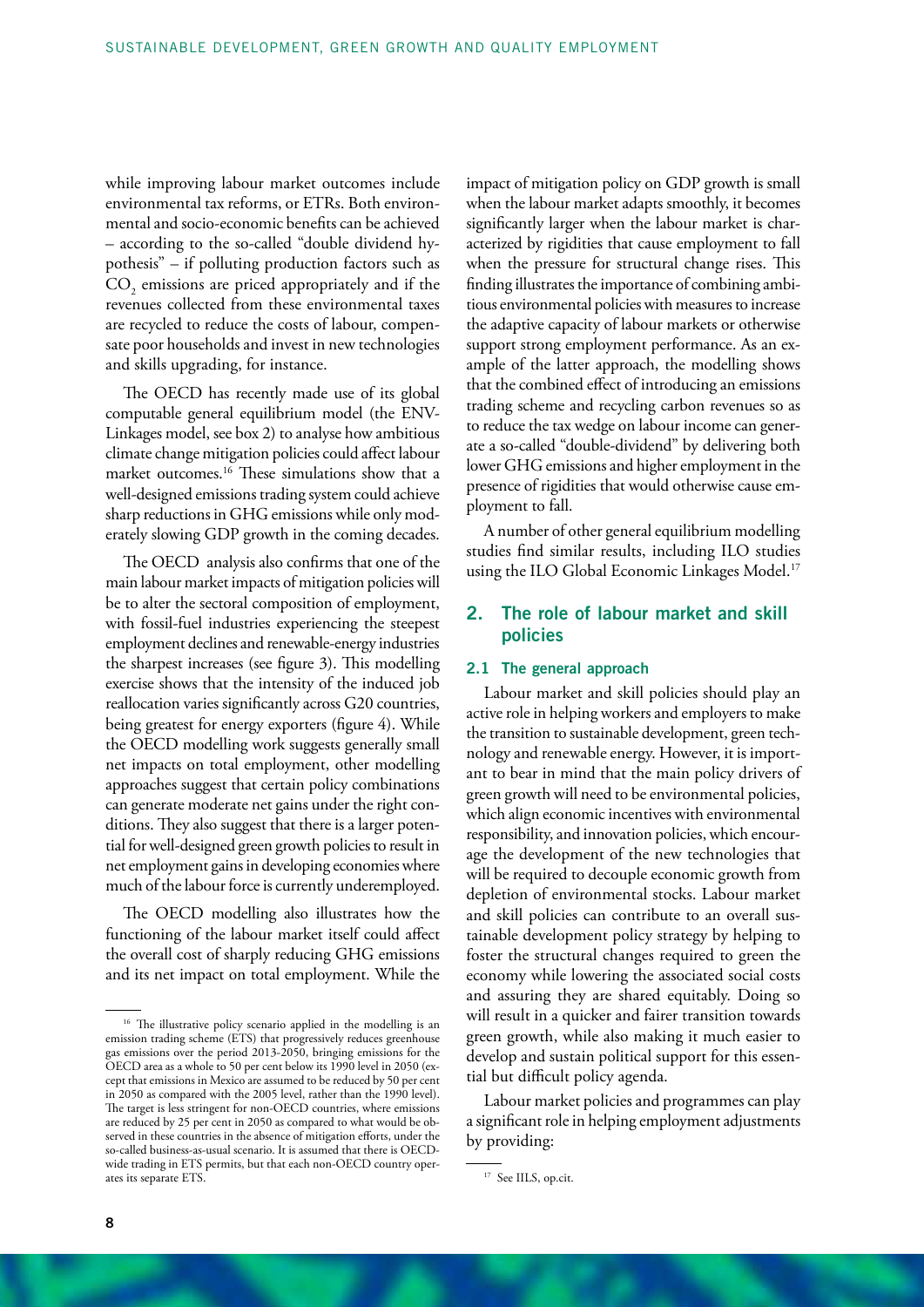#### Box 2. Main characteristics of the OECD ENV-Linkages model

The OECD ENV-Linkages model is a recursive dynamic general equilibrium model that has been used extensively for several OECD publications, notably various issues of the *Environmental Outlook*. The model represents the world economy in 15 countries/regions, each with 26 economic sectors, allowing structural changes across countries and regions and within each of them to be studied in detail. The economic sectors include five electric-generation sectors, five that are linked to agriculture (including fishing and forestry), five energy-intensive industries, three sectors linked to oil and gas extraction, refineries and distribution petroleum products, the remaining sectors being transport, services, construction and four other manufacturing sectors. Technological progress is exogenous, but alternative existing production technologies are modelled in great detail in the energy sector and the mix of technologies used evolves in response to changes in relative prices.

The model is built primarily on a database of national economies. In the core version of the model, a labour market-clearing equation equalizes the aggregate labour demand to an exogenous employment level, and therefore determines real wages. However, the model has been augmented to examine what happens when labour markets do not adjust smoothly to the structural changes implied by climate-change mitigation policies. Nevertheless, the model omits many realistic features of labour markets which have a bearing on the labour market outcomes of climate-change policies.

As is the case for most available models developed for the economic analysis of mitigation costs, the ENV-Linkages model has two limitations which tend to overstate the long-run cost of mitigation policies: (i) technological progress is assumed to be exogenous, so that the model does not fully capture the potential effects of environmental policies in stimulating the innovation of new green technologies; and (ii) the model does not fully account for the potential economic damages from climate change and, hence, omits the economic benefits from mitigation policies that operate through reduced environmental disruption. Both characteristics imply that in the long run, potential output and employment gains induced by the mitigation policy are not fully captured in the modelling framework. These limitations are, however, less important when attention is focused on the next several decades, as innovation and climate changes are slow processes, and this is arguably the time horizon that is of greatest relevance for labour market and skill policies.





<sup>9</sup>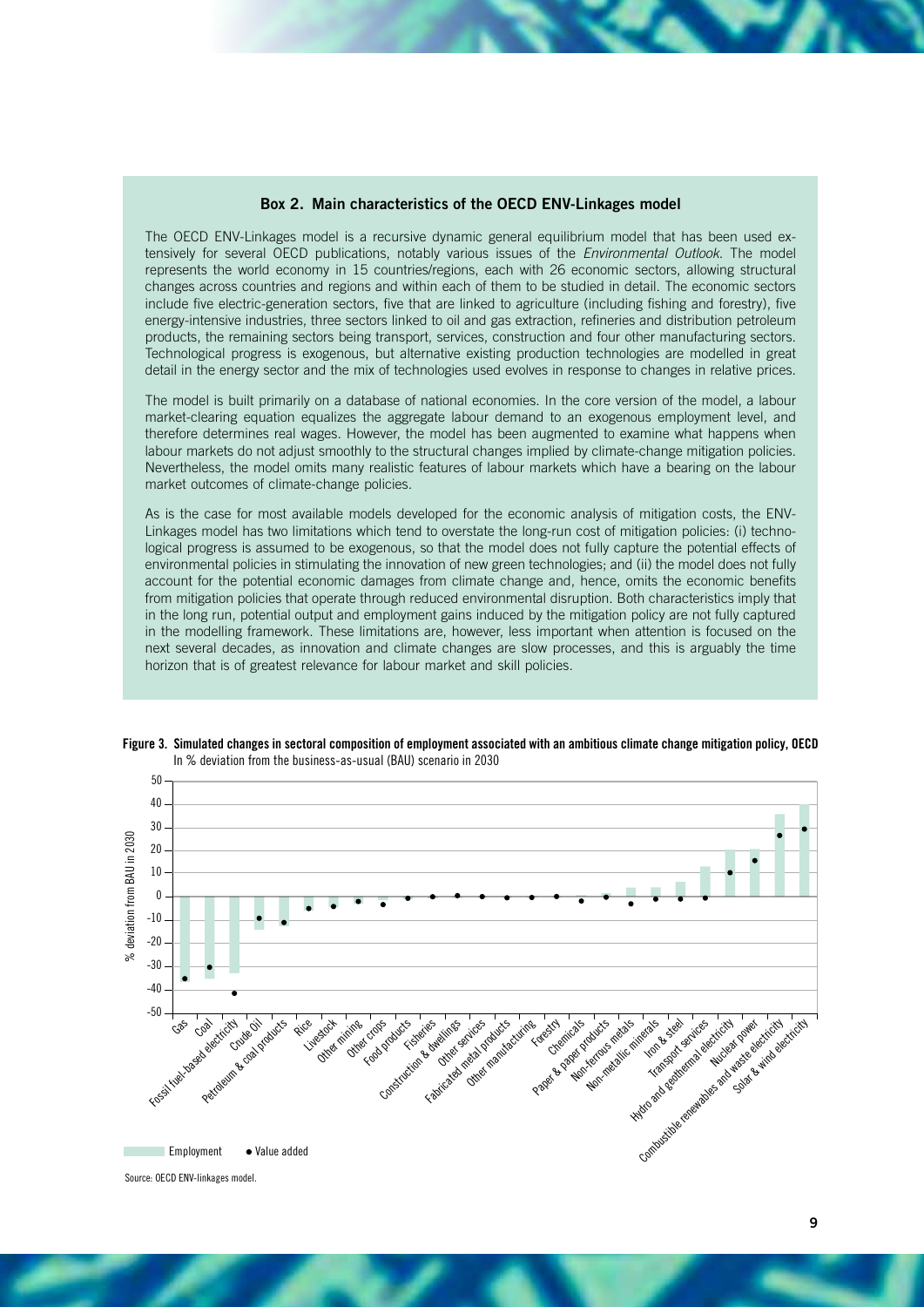



- • support to enterprises for retaining and/or retraining some workers;
- matching of workers with new jobs;
- prompt identification of skills needs through surveys and other instruments;
- • income support measures, such as unemployment benefits, to help limit the downside adjustment process for workers; and
- • information to workers on the range of active and passive labour market programmes available to them to minimize disruption.

Efforts to diversify local and regional economies that are heavily dependent on shrinking industries may be needed to allow them to more readily absorb the necessary shifts in labour resources.

While a green transition is not unlike other structural changes, policies and programmes should nevertheless be tailored to address specific challenges and specific industries. The challenge for emerging and developing countries is to address employment adjustments in high-emission industries and, more importantly, to seize growth opportunities based on new technology and clean energy.

#### 2.2 General and green-specific labour market policy measures

In more developed economies, general policies, such as those identified in the OECD Reassessed Jobs Strategy, provide the essential framework for successfully managing the structural changes required to decouple production from harmful environmental effects. In addition to adapting familiar labour market and skill policies so that they better address challenges related to green growth, there also appears to

be a role for green-specific policies. However, the role for green-specific measures is likely to emerge only incrementally, as the environmental policy framework needed to support green growth develops and experience with managing the labour market dimension of the transition to green growth accumulates. An OECD questionnaire sent to labour and employment ministries reveals that about 60 per cent of the 27 responding countries have implemented at least one labour market measure targeted on green growth, with training being the most common type of measure. However, most of these programmes are new and quite small. Furthermore, some countries that are leaders in environmental policy, such as Germany and Denmark, are among the 40 per cent not operating any green-specific programmes. This suggests that good general labour market and skill programmes may be adequate in some instances, particularly if they are designed to be responsive to the evolving needs of employers and workers.

## 2.3 Sound labour market information systems and broad consultations

A first challenge is to better understand and, to the extent possible, anticipate how green growth is changing labour demand and job-skill requirements (see box 3). Many labour ministries are thus extending their labour market information systems to better capture how the greening of the economy is affecting labour markets. For example, both France and the United States have recently published estimates on green jobs based on newly developed surveys. Labour market authorities are also consulting broadly with labour market actors to try and develop a shared understanding of how best to collaborate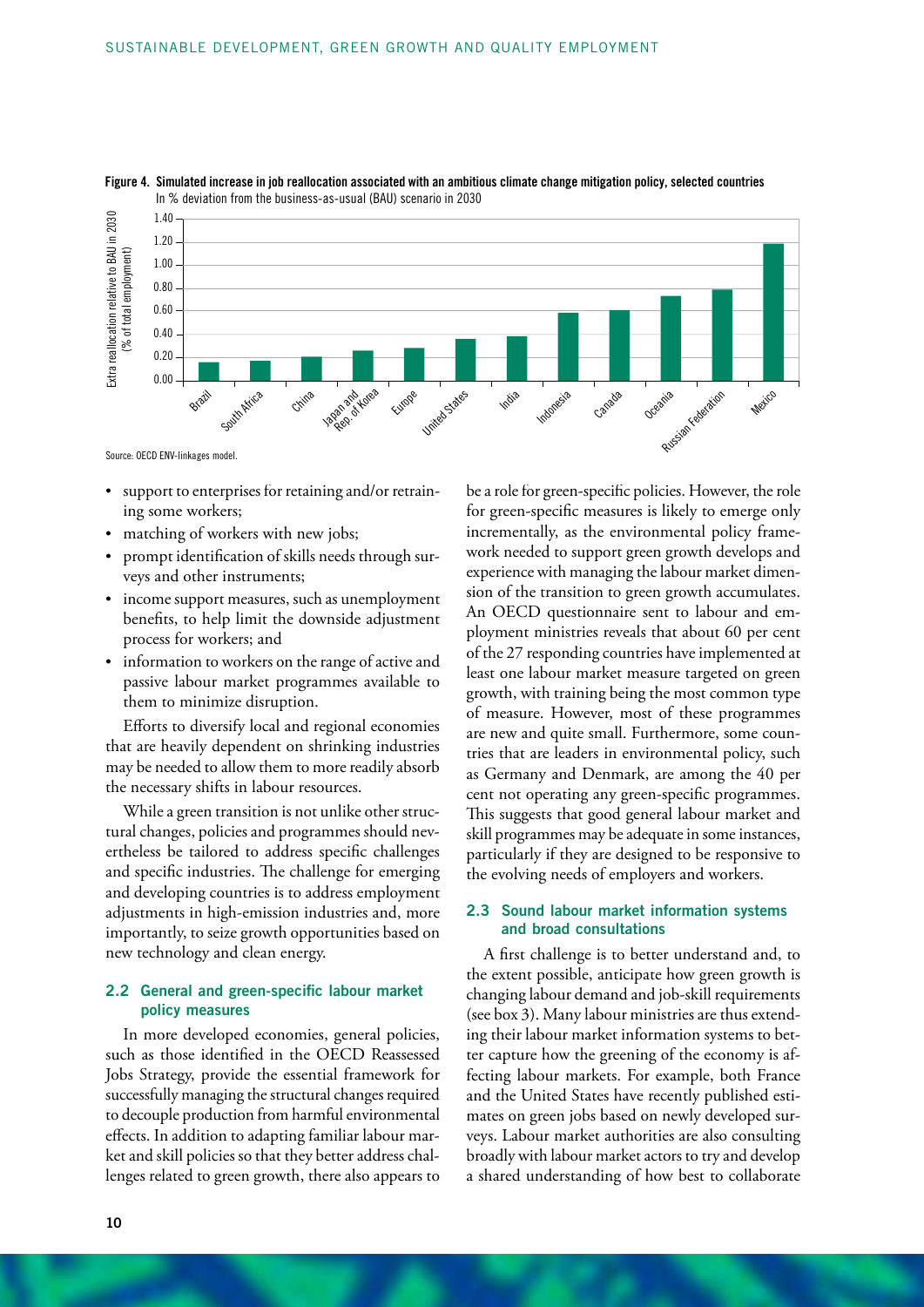#### Box 3. Early identification of adjustments eases transitions

One of the keys to facilitating this transition for workers will be early identification of affected industries, enterprises and workers, as well as the creation of effective public–private partnerships.<sup>1</sup> In particular, the adjustment for workers is often exacerbated by the fact that: (i) the job loss is unexpected; and (ii) there is little awareness regarding policies and programmes that are available to help them retrain or switch to new jobs. Since a green transformation can be somewhat anticipated, governments, business and labour can work together to identify potential adjustment pressures early, notably regarding skills deficiencies, and develop strategies to ease the transition process. Moreover, public authorities could work closely with vulnerable sectors to inform workers, well ahead of any job separations or layoffs, of the training opportunities and other active programmes that are available to workers. At the same time, efforts will be needed to ensure that the education and training systems are responsive to the development of new technologies, notably in the renewable energy sector.

<sup>1</sup> See ILO, forthcoming, op. cit.

in greening the labour market. These consultations should help to identify strategies to maximise the employment potential of green growth, while also potentially revealing fruitful opportunities for public-private partnerships. A second challenge is to coordinate labour market and skill policies with other green growth policies (e.g. environmental and ecoinnovation policies). Doing so is never easy since different ministries are involved and it is often difficult to coordinate across different "policy silos".

The transition toward green growth may also make it increasingly important to incorporate labour market and skill policies into broader sectoral policies, such as initiatives to develop new green sectors or to help existing sectors to become environmentally sustainable. Initiatives in a number of countries to promote energy-efficient construction and retro-fitting illustrate the need to closely coordinate labour market measures, such as the development of appropriate vocational training, with other efforts to develop the market for energy-efficient buildings and certification systems so that customers can identify which firms are able to do this type of work to high quality standards and employers can identify which workers have the skills they require. Training, by itself, is likely to be insufficient to create a market for green building, while subsidies in the absence of adequate training and skill certification run the risk of severe quality control problems.

# 3. Four areas where policy action may be particularly important

# 3.1 Meeting the emerging job-skill requirements of a greening economy

The available evidence suggests a significant mismatch between the skills of the workers who will be displaced from declining sectors with a large environmental footprint and growing green sectors. This disjunction will increase the need of mid-career workers for re-training opportunities. However, the greening of existing jobs is likely to affect a greater number of workers. For example, labour-intensive sectors such as construction and agriculture will need to significantly change production methods as they move toward environmental sustainability. Continuing vocational training will be key, but the challenge should be manageable because there appear to be few fully new green skills.

#### 3.2 Assuring a just transition to green growth

While the benefits of a transition towards green growth should be broadly shared, there is a risk that the costs of the transition could fall disproportionately on certain labour force groups, households and localities. One priority for assuring a just transition is to make sure that workers who are displaced from declining firms and sectors receive the help they need to maintain their living standards while reintegrating into the labour market. This is essentially the challenge to reconcile structural adjustment in labour markets with social protection and re-employment services for workers. It is not clear that green-driven structural adjustment calls for different types of policy responses than other types of structural change, but the transition towards green growth makes it more important to meet the "flexicurity" challenge. In emerging and developing countries, a top priority is to introduce or strengthen social protection floors (see box 4).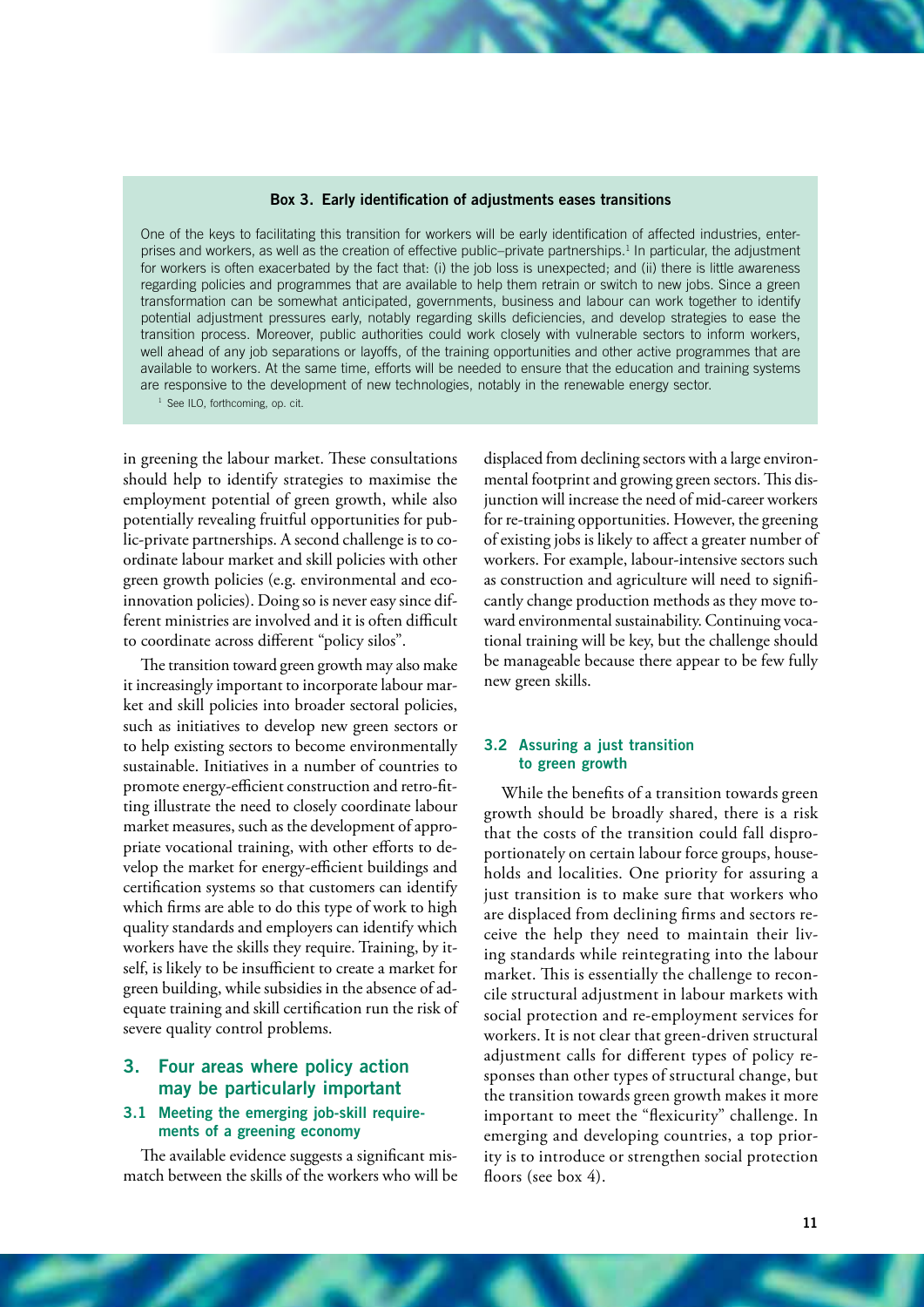#### Box 4. Social protection floors

The value of social protection floors in attenuating the economic shocks to individual households and the wider economy has been well documented.<sup>1</sup> The same mechanisms at work in periods of crisis can also facilitate green transitions, for example by protecting redundant workers as they look for new opportunities or undergo retraining. Income-supporting, passive labour market measures, such as unemployment insurance and pensions, are important elements of a social protection floor, which generally also includes cash or in-kind transfers that ensure access to basic services like healthcare, primary education, housing, water and sanitation. They can be an important part of a package of measures that help the poor in developing countries affected by climate change, addressing energy poverty especially in the context of higher prices.

<sup>1</sup> See Social Protection Floor Advisory Group: *Social protection floor for a fair and inclusive globalization*. Report of the Social Protection<br>Floor Advisory Group (Geneva, ILO, 2011).

Since the spatial distribution of the costs and benefits from green growth will also tend to be uneven, there may also be a role for place-based policies, such as economic revitalization strategies for local economies previously specialised in fossil-fuel production. Workforce development initiatives can play a positive role in such efforts, but generally would not play a leading role.

#### 3.3 Assuring workers' rights in growing green sectors, while seizing opportunities to promote social inclusion

Assuring workers' rights in line with international labour standards in growing green sectors while promoting high-quality jobs is also a key to achieving a just transition. While green growth probably does not call for different types of measures to promote these goals, it will be necessary to be especially vigilant about worker rights, extensive social dialogue and minimum job standards during this period of intense structural change. In the context of developing and emerging economies, it will also be important to assure that emerging green jobs are formal jobs, while existing and currently informal activities, such as in waste picking, are formalised.

The job creation associated with the transition towards a green economy represents an opportunity to promote social inclusion, provided disadvantaged groups in the workforce are assisted to access these new green jobs. Important gains can also be achieved by upgrading existing jobs to decent work with incomes lifting families out of poverty. This could be achieved for tens of millions of smallholder farmers, forest dwellers and informal waste pickers for example. Programmes in a number of G20 countries demonstrate the development gains from improving existing jobs.<sup>18</sup>

#### 3.4 The greening of enterprise, particularly SMEs

The "greening" of enterprises refers to the promotion and implementation of sustainable production and consumption patterns at the enterprise level. This entails the adoption of practices that are energy and resourceefficient, low-waste, low-carbon, and non-polluting so as to reduce an enterprise's environmental footprint.

The role of small and medium-sized enterprises SMEs in the transformation to a green economy will be critical. Enabling SMEs to successfully navigate the shift to a greener economy and to seize the opportunities will be important to ensure that the employment balance is positive and inclusive. In addition to a generally enabling regulatory and institutional environment which makes it easy for businesses to start and grow as part of the formal economy, SMEs are particularly sensitive to access to information and to green markets, to skills programmes, technologies and to finance. Public procurement which can be a major pull factor for green products and services should ensure that SMEs can be suppliers. Similarly, environmental regulation and research and development need to be mindful of the needs and limitations of SMEs. Cooperatives and business associations play a fundamental role to support SMEs to grow and become sustainable.

<sup>&</sup>lt;sup>18</sup> Although it falls outside of employment and skill policy, it is worth noting that targeted programmes addressing issues ranging from lack of access to clean energy, humane housing, sanitation, food security and basic health care can also make significant contributions to overcoming persistent exclusion. Some 1.4 billion people around the world lack access to electricity, with most living in rural areas with high levels of working poor. One-third of the population in sub-Saharan Africa does not have access to electricity. There is also a strong gender aspect to the issues of access and equity. Women represent the majority of the world's poor and tend to play a greater role than men in natural resource management – farming, planting, heating and cooking.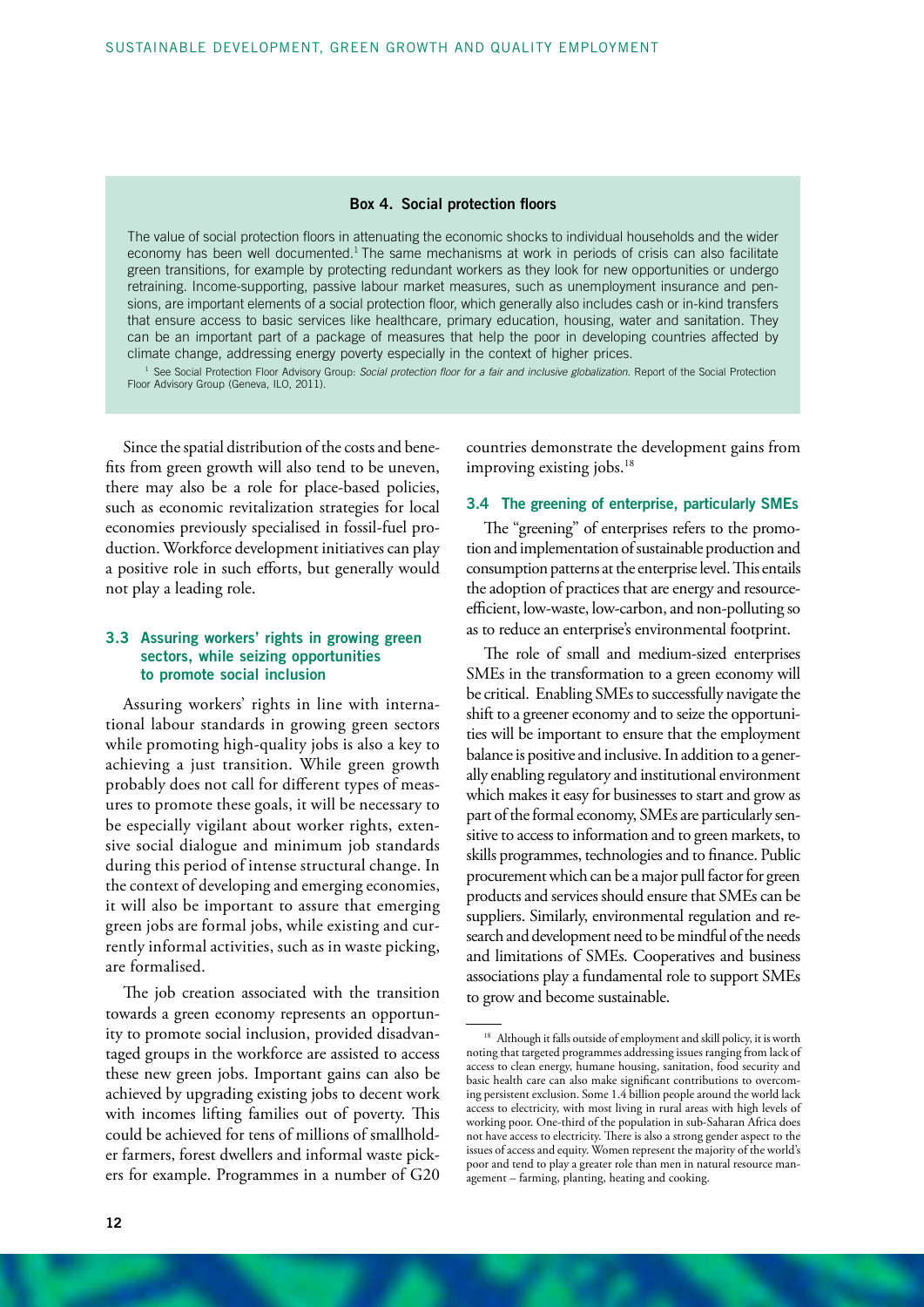# Annex

# A snapshot of employment and sustainable development challenges in sectoral industries<sup>19</sup>

#### **Agriculture**

Over 1 billion persons are active in farming, mostly smallholders experiencing high levels of poverty; agriculture is one of the largest emitters of greenhouse gases, user and polluter of water.

#### **Forestry**

The destruction of forests is the second largest source of greenhouse gases, and threatens the livelihoods of 45–50 million people (full time equivalents) employed in the forestry sector and of some 410 million indigenous people and communities mostly in developing countries dependent on forests.

#### **Fisheries**

Employ 45 million workers full or part time, mostly small-scale operators in developing countries; a quarter of global fisheries is overused and half is currently fully used.

#### **Energy**

The energy producing sector accounts for some 4.3 million direct and indirect jobs currently. These include over 1.5 million in biofuels, 670,000 in wind power, above 600,000 in solar PV, 870,000 in solar hot water, 15,000 in solar thermal power, and 600,000 in biomass.

# Manufacturing

Responsible for around 35 per cent of global electricity use, over 20 per cent of  $CO_2$  emissions, and over a quarter of primary resource extraction; aluminium, iron and steel, and electric and electronic products employ some 25 million workers.

#### Recycling

Worldwide, recycling employs 15-25 million people, mostly in informal and hazardous jobs. Major potential for developing new, green, formal jobs.

#### **Buildings**

Largest emitter of greenhouse gases and a major employer with over 110 million construction workers.

#### **Transportation**

The transport sector (aviation, shipping, and road, rail and mass transport) consumes more than half of global liquid fossil fuels and contributes about a quarter of energy-related carbon dioxide emissions. The sector employs 50 million jobs linked to motor vehicle manufacture and use, over 15 million in rail and mass transit and 12 million in the air transport sector.

<sup>&</sup>lt;sup>19</sup> Additional information on these sectors can be found in ILO: *Working towards sustainable development: Opportunities for decent work and social inclusion in a green economy* (Geneva, forthcoming).